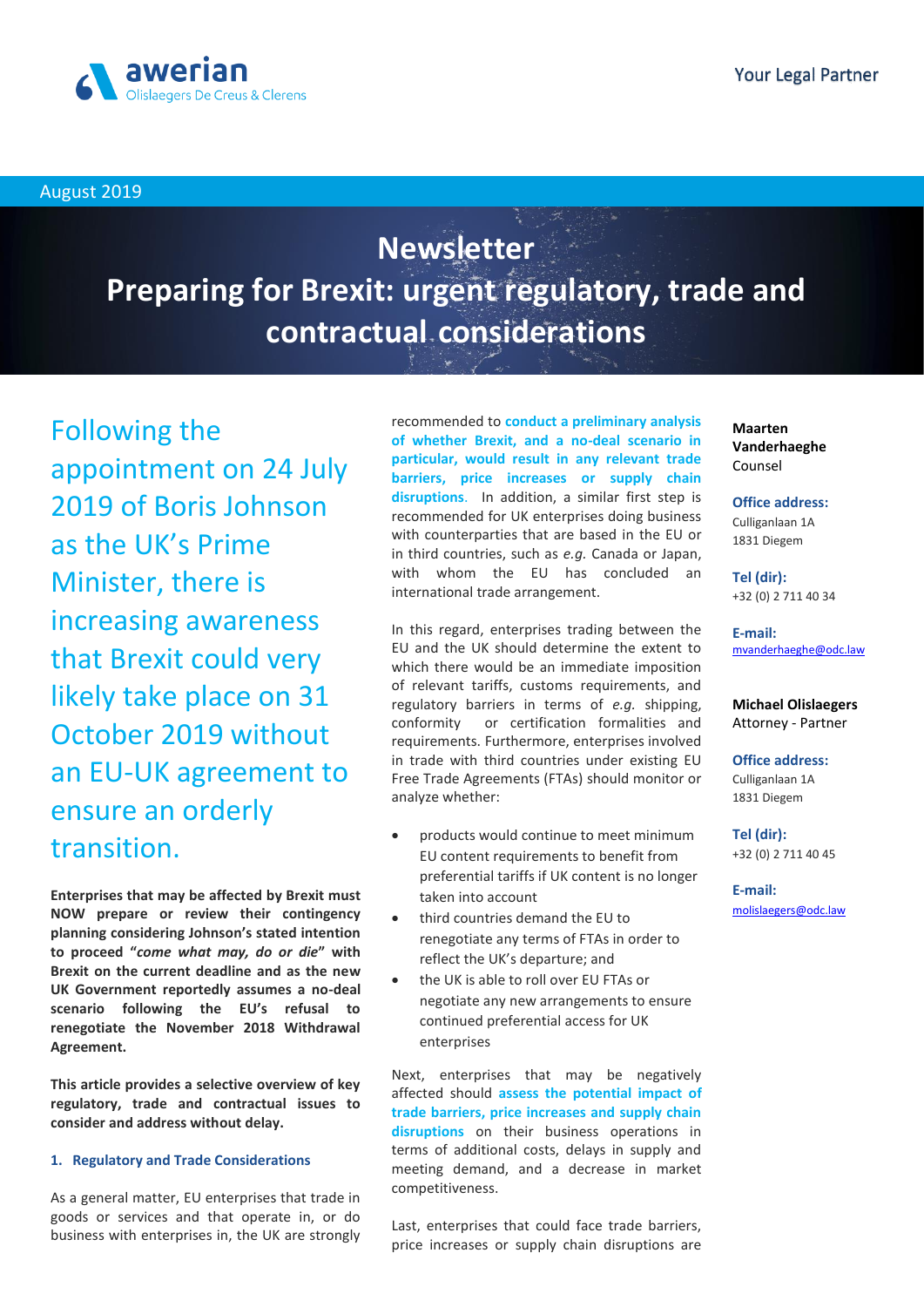

recommended to **take anticipatory measures to mitigate the negative impact** thereof such as, for example:

- reviewing all supply and shipping contracts with UK suppliers for Brexit sensitive clauses and arrangements and insisting that a similar review is done by their other suppliers worldwide (see also section 2 below)
- taking customs compliance measures such as *e.g.* activating an EU Economic Operator Registration and Identification ("EORI") number or available authorizations to enable and facilitate importation and/or exportation
- taking regulatory compliance measures such as *e.g.* monitoring and addressing any changes in terms of standards, conformity assessment bodies, or mandatory product requirements; and
- when no other remedy is available, switching to domestic production or alternative import or export markets if tariffs or other barriers and disruptions would price goods or services out of the current market.

## **2. Contractual Considerations**

In view of the consequences that will result from any form of Brexit (with or without transitory arrangement), enterprises that may be affected should also consider the impact of such developments on the legal contracts that underpin their business operations.

In particular, EU officials have highlighted (i) that in view of the continuing standstill and Johnson's more hardline approach, chances of a no-deal scenario "*have greatly increased*" and (ii) that it is the responsibility of all stakeholders to prepare as EU and national contingency measures "*can only mitigate the most significant disruptions of a withdrawal without an agreement*.".<sup>1</sup>

**.** 

Brexit will in principle not constitute an event of force majeure ("act of God") and will therefore be no valid excuse for non-performance or noncompliance of contractual or legal obligations because the business world has had ample time to prepare. Nevertheless, in particular circumstances, or due to the prevalence of specific contractual clauses defining force majeure, certain (in)direct consequences of Brexit may constitute force majeure or a valid cause for (automatic) termination of contractual obligations or rights. These circumstances and contractual clauses need to be determined before Brexit happens.

As a first step, enterprises that have not yet done so are therefore highly recommended to **review the terms of their existing contracts** in order to identify any possible Brexit-related:

- difficulties or inability to perform or enforce contractual obligations because *e.g.* such performance would breach EU law or would be hampered by trade barriers or supply chain disruptions
- cost implications due to the inclusion in the contract of *e.g.* provisions concerning the payment of additional performance costs resulting from tariffs or compliance measures
- uncertainties in terms of *e.g.* the extent to which the contract assumes that the UK is an EU Member State or is based on legislation that the EU and the UK have in common; and
- consequences of difficulties or an inability to perform contractual obligations such as *e.g.* the extent of either party's possible liability, the possibility to renegotiate relevant provisions, or the possibility to terminate the contract

Second, enterprises that may be affected should, to the extent possible and necessary, **renegotiate existing contracts and draft future ones with the aim of safeguarding** against the impact of Brexit by, among other things:

- minimizing Brexit-related risks through *e.g.*  incoterms that shift the responsibility for tariff payment or customs clearance to the other party
- reducing additional compliance costs through *e.g.* a generic "change in law-

<sup>1</sup> See

[http://www.europarl.europa.eu/news/en/press](http://www.europarl.europa.eu/news/en/press-room/20190724IPR57806/brexit-an-orderly-exit-is-in-the-interests-of-both-parties)[room/20190724IPR57806/brexit-an-orderly-exit](http://www.europarl.europa.eu/news/en/press-room/20190724IPR57806/brexit-an-orderly-exit-is-in-the-interests-of-both-parties)[is-in-the-interests-of-both-parties;](http://www.europarl.europa.eu/news/en/press-room/20190724IPR57806/brexit-an-orderly-exit-is-in-the-interests-of-both-parties)  [https://europa.eu/rapid/press-release\\_IP-19-](https://europa.eu/rapid/press-release_IP-19-2951_en.htm) [2951\\_en.htm.](https://europa.eu/rapid/press-release_IP-19-2951_en.htm)